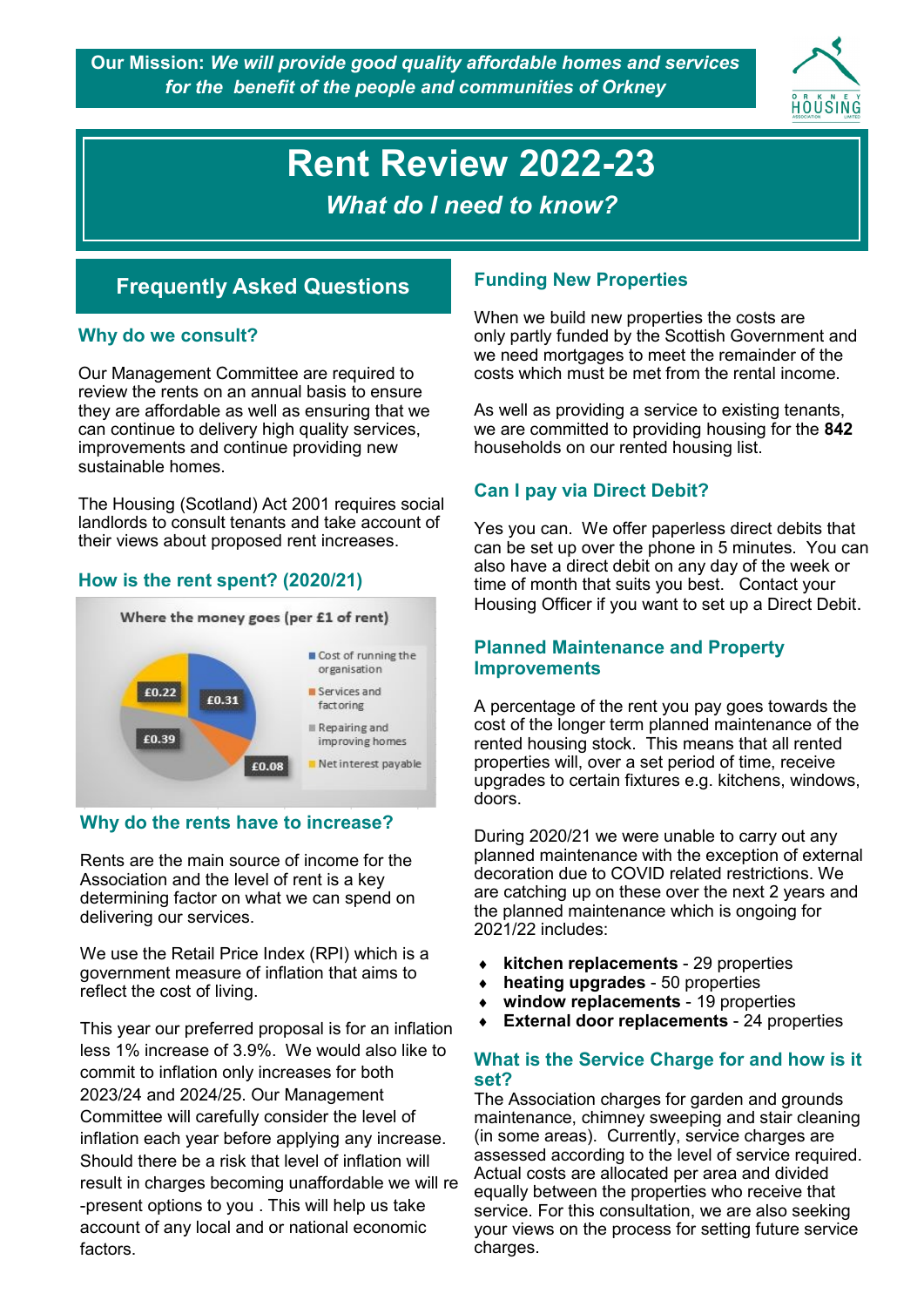### **How do the Association's rents compare with others?**

Where services are provided, these are calculated separately but are included in the OHAL weekly rents in the table below. Orkney Island Council (OIC) do not provide any of these services to their tenants hence why their rent averages are lower. This however means OHAL tenants received more for their rental money.

| Average<br><b>Rents by</b><br>No. of<br><b>Bedrooms</b> | 2020/21<br><b>OHAL</b><br>average<br>weekly | 2020/21<br><b>OIC</b><br>average<br>weekly<br><b>Rent</b> | 2020/21<br>Scottish<br>Average |
|---------------------------------------------------------|---------------------------------------------|-----------------------------------------------------------|--------------------------------|
| <b>Bedsit</b>                                           | £61.66                                      | £60.31                                                    | £73.61                         |
| 1 bed                                                   | £83.41                                      | £72.93                                                    | £79.48                         |
| 2 bed                                                   | £91.78                                      | £86.32                                                    | £82.60                         |
| 3 bed                                                   | £98.03                                      | £86.29                                                    | £89.81                         |
| $4+$ bed                                                | £106.65                                     | £107.54                                                   | £99.87                         |
| <b>Total</b><br>Average                                 | £88.31                                      | £82.68                                                    | £85.09                         |

## **What are the options?**

Management Committee (MC) have a preferred option that balances the need to maintain the services for current tenants and continues to meet the needs of applicants.

### How **is the rent calculated?**

Points for certain characteristics of the property are set and each point has a Rent Point Value (RPV). The RPV is then applied to the

characteristics of the property.

# Some examples are:

- Property area;
- Property type;
- ◆ Single bedrooms;
- Double bedrooms;

### Whilst MC will continue to review the rents annually, their preferred option is for a 3-year consultation.

By increasing rents by RPI, it allows us to implement the objectives set out in our Business Plan whilst proposing a lower level than would normally be the case for 2022-23.

This recognises the increased pressures that tenants have found themselves under during the last 20 months.

| <b>Management Committee</b><br><b>Preferred Option</b><br>Increase rents for 3 years based<br>on September 2021 RPI-1%<br>(3.9%) and September RPI only in<br>2022 and 2023. | RPI - 1% for<br>year one and<br>RPI only for<br>years 2 and 3<br>3.9% for 2022-<br>23 |
|------------------------------------------------------------------------------------------------------------------------------------------------------------------------------|---------------------------------------------------------------------------------------|
| Increase rents for the next 3 years<br>based on September RPI only<br>(4.9% increase 2022/23 and year 2<br>and 3 TBC).                                                       | RPI only for 3<br>years<br>4.9% for 2022-<br>23 and year 2<br>and 3 TBC               |
| Increase rents for next year based<br>on Sept 2021 RPI only (4.9%)                                                                                                           | RPI only for<br>one year<br>4.9% for 2022-<br>23                                      |

- Dining room;
- Additional public room;
- Separate kitchen;

## **What Happens Next?**

We would like your views so please complete and return the enclosed questionnaire in the freepost envelope or, alternatively, log onto our Facebook page or website at: www.ohal.org.uk and take part in the online survey.

All responses will be collated and a report presented to the Association's Management Committee for their consideration prior to them making a decision on any change to the rent charge. You will be provided with feedback on the consultation and decisions made by our Management Committee.

#### **The closing date for responses to the survey is 12 noon on Wednesday 19 January 2022.**

**If you want to be entered into the Prize Draw for a chance to win a Kirkwall BID voucher, you will need to complete the Survey and provide us with your contact details.**

### **Contact us:**

Telephone - (01856) 875253 Email - enquiries@ohal.org.uk Facebook - @OHALtd Website - www.ohal.org.uk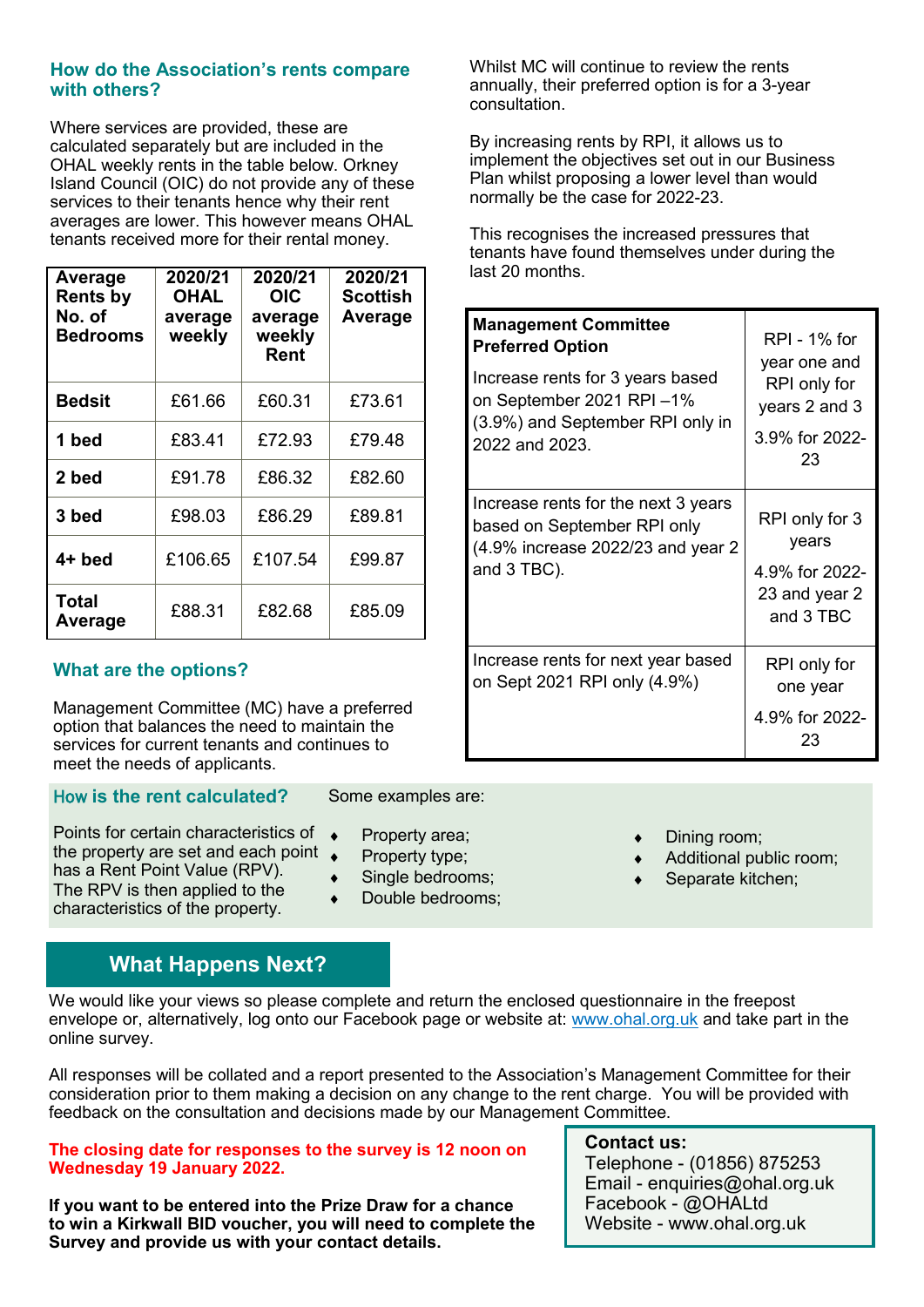

# **Occupancy Charge Review 2020-21 Occupancy Charge Review 2022-23** *What do I need to know?*

*What do I need to know?*

# **Frequently Asked Questions**

### **Why do we consult?**

The Exclusive Occupancy Agreement between you and the Association requires us to consult on any proposed changes to your occupancy charge.

Our aim is to provide clear information on how your occupancy charges are spent and that we are striking a balance between the level of service we provide and the cost to you of providing this.

## **How is the occupancy charge calculated?**

The occupancy charge is set in the same way as rents in that points are awarded for certain characteristics of each property and each point has a Rent Point Value (RPV).

However, as you are responsible for carrying out all the repairs and maintenance to your home, that figure is discounted accordingly.

The occupancy charge is calculated on the percentage of the property owned by the Association. Therefore, the higher the share you own, the less your occupancy charge will be. The management fee, building insurance and any other charges applicable are then added to provide you with a total charge.

## **Can I pay via Direct Debit?**

Yes you can. We offer paperless direct debits that can be set up over the phone in 5 minutes. You can also have a direct debit on any day of the week or time of month that suits you best. Contact your Housing Officer if you want to set up a Direct Debit.

### **What does the occupancy charge cover?**

When we build shared ownership properties we get a small subsidy from the Scottish Government but we also have to take out mortgages. These costs are then spread across all rents and occupancy charges.

There are currently 27 households on the low cost home ownership (LCHO) list and 830 on the rented list. We are committed to continuing to provide a range of LCHO options to people wishing to own their own home.

### **Why does the occupancy charge have to Increase?**

We don't receive any public funding to pay for any of our costs so we must ensure that the income we receive from our properties is sufficient to meet all our expenditure.

The past two years your occupancy charge has increased by 2.4% and 1.1% which has been inflation only. This year our favoured proposal is for inflation (4.9%) less 1% increase of 3.9%. We would also like to commit to inflation only increases for both 2023/24 and 2024/25 as part of this consultation. Our Management Committee will however meet annually to review these increases prior to them being implemented. This will help us take account of any local and or national economic factors.

All the choices are on the reverse of this leaflet.

## **How much is the management fee?**

The Management Fee was reduced in April 2016 to £340.08 (£28.34 per month) and has been frozen at this rate ever since.

We are proposing to freeze the Management Fee again this year at £28.34 monthly.